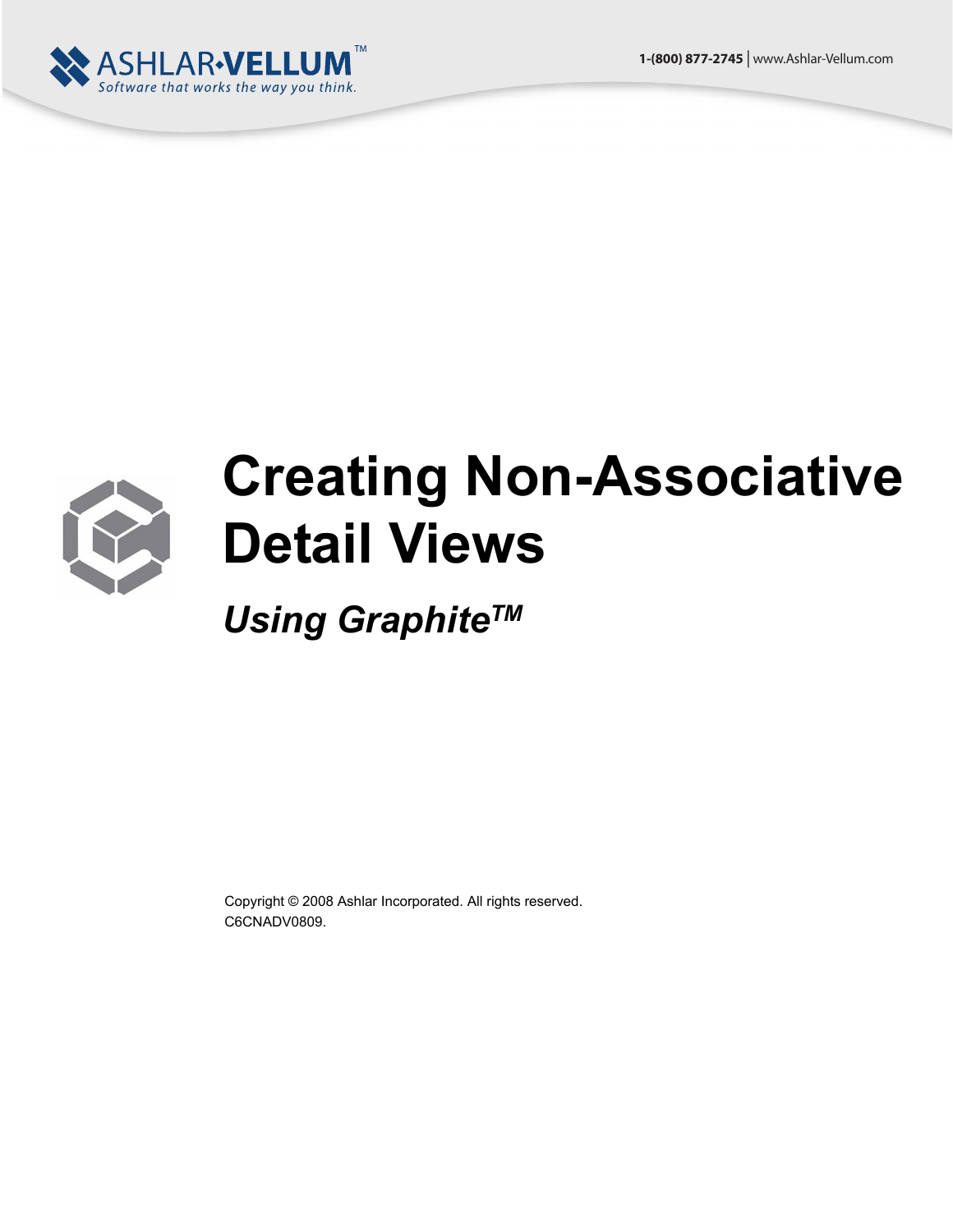## **Creating Non-associative Detail Views**

The Associative Detail View feature of Graphite enlarges an area of the drawing into a second viewing area, usually to show dimensioning and details more clearly. Because the original drawing and the enlargement view are associative, any changes made to the part in one of the views will automatically reflect in the other view.

But at times this associativity gets in the way. For example, it is possible to add more dimensions to the enlarged detail view that would only clutter up the original view of the model. Once in a while it is necessary to have two views that are not associative to each other.

Use the Models feature to display two separate but identical models. This way, when changes are made to one of the models, nothing happens to the other one.

Here are the steps to produce non-associative detail views:

- 1. Draw the part.
- 2. Choose *Zoom All* from the Arrange menu.

*This fits the part to the screen.*

3. Choose the *Sheet Into View* command from the Views menu.

*The Sheet View dialog box comes up.*

- 4. Choose *View Top* from the list of choices in the Layout drop down menu.
- 5. Leave the scale value at 1.

*It is likely that you do not know what number to enter for scale, so either take a guess or leave this number as 1. The value can be adjusted later.* 



| <b>Sheet Into View</b> |                     |              |  |
|------------------------|---------------------|--------------|--|
|                        | Layout View Top.vc6 |              |  |
| Scale 1                |                     |              |  |
|                        |                     |              |  |
|                        |                     | Cancel<br>OK |  |

6. Press the OK button.

*The screen will change and there probably will be things that do not make any sense at all. The next step will straighten this all out.*

7. Choose *Zoom All* from the Arrange menu in order to see the results of the operation.

*The screen displays a detail view of the top of the model. The model may appear too small or too large within that detail view window, but that can be adjusted in the following steps. The area outside of the detail view (called the*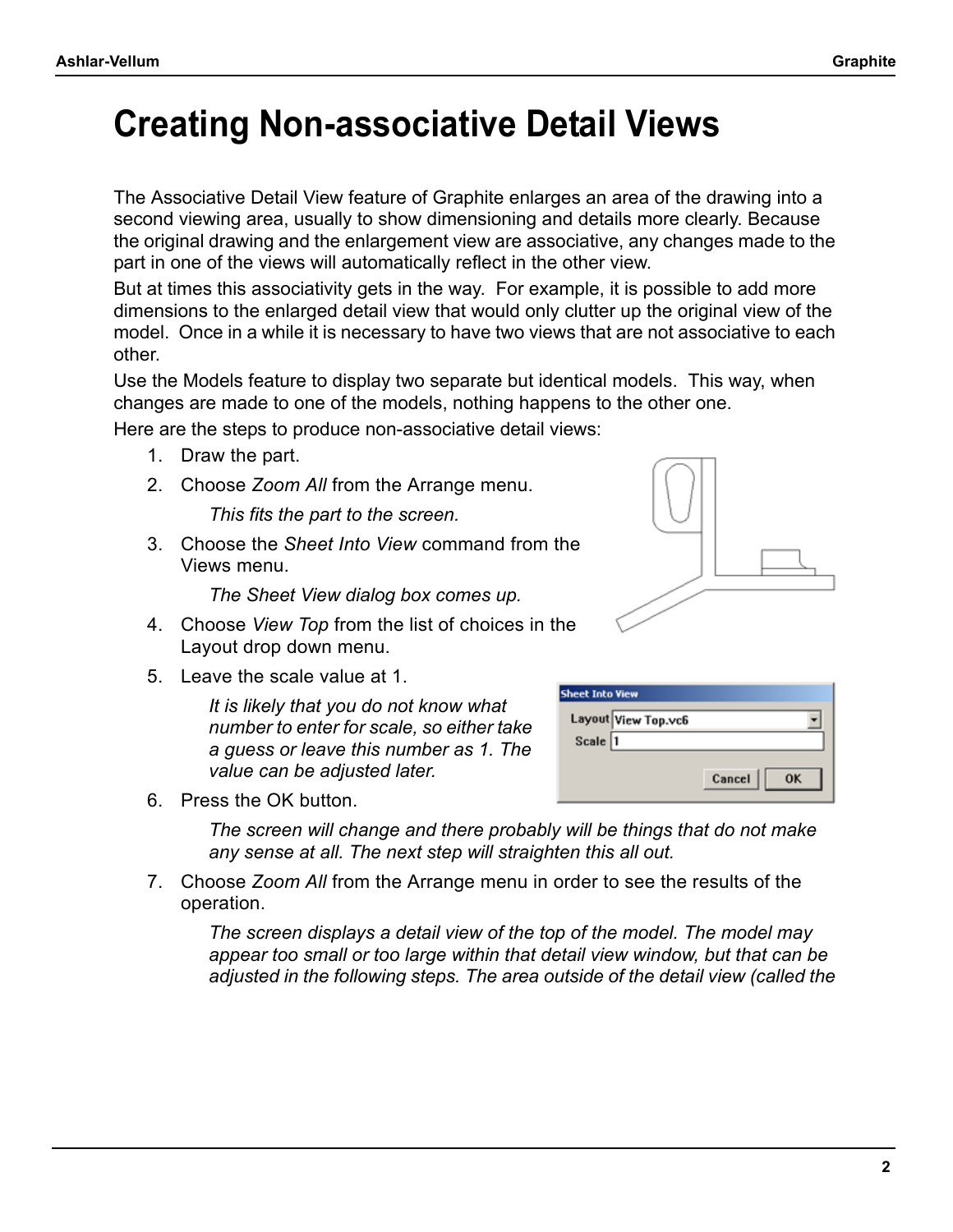

*sheet view) is blank. That is because the sheet view is currently displaying a blank Model 2. (The original model is Model 1.)* 

8. If the image of the model is too small or too large, make sure the detail view is active (by clicking inside it to activate its title bar). Then hold the SHIFT (Windows) or CTRL (Macintosh) key and choose *Zoom All* from the Arrange menu.

*This does a zoom all inside the detail view. To scale the image manually, press and hold the mouse on the box in the title bar to get the pop-up menu. From that menu choose* Properties*, and in the dialog box enter a new scale so that the model fits inside the detail view.*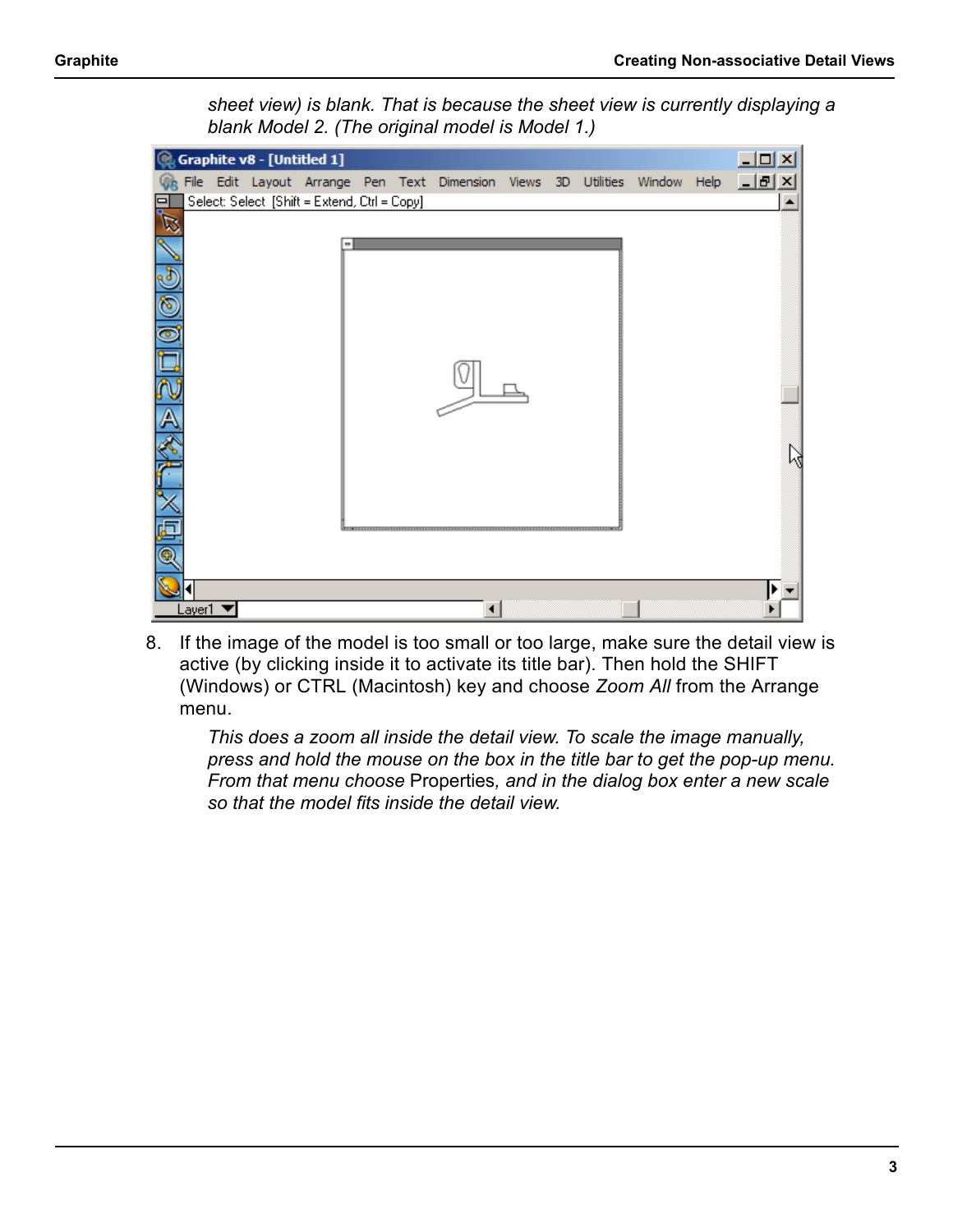9. Zoom Out to have plenty of work space outside the detail view in which to create a new detail view.



- 10. Bring up the detail view pop-up menu by pressing on the small rectangular button in the title bar and select *Copy*.
- 11. Choose *Paste* from the Edit menu.

*This places a copy of the original detail view window onto the screen. In order to see both detail views choose* Zoom All *from the Arrange menu.*

12. Move the second detail view window to a location next to the original detail view. Click to activate it and drag it by its title bar.

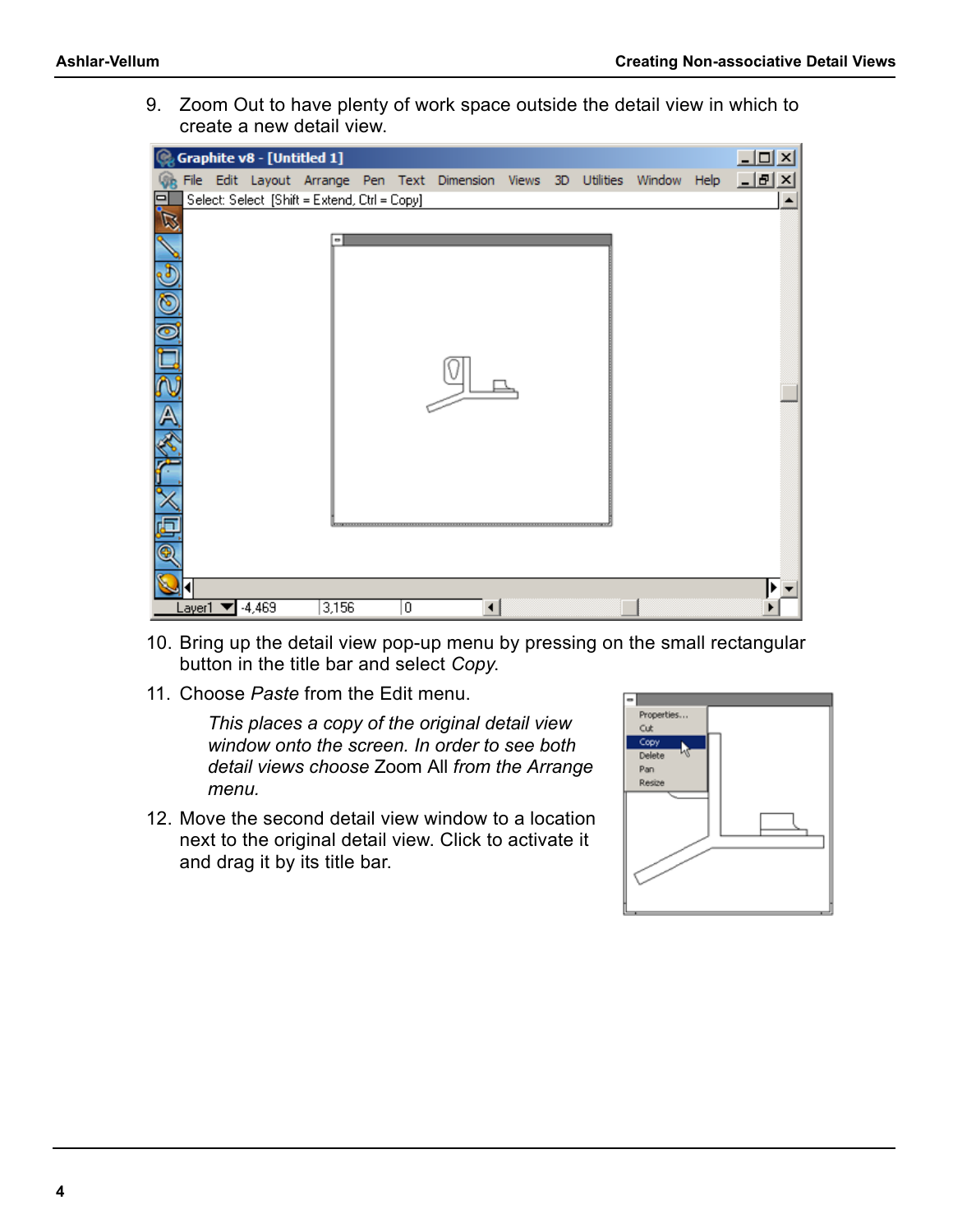*There are two identical detail view windows that display the original part, which is Model 1. These two views are still associative.*



13. Choose *Models* from the Views menu.

*This brings up the Models dialog box. Model 1 is the original part, which is being displayed in both of the detail view windows. Model 2 is the blank model that is being displayed on the sheet view (the area outside the detail views).* 

14. Click on the New button. A new Model 3 appears in the list.

*This new Model 3 is blank.* 

15. Click inside the newest detail view window to activate it.

*The checkmark in the Models dialog box will be* 

next to Model 1, indicating that this is active view being displayed. Change it *so that Model 3 is being displayed.*

16. n the Models dialog box, click on Model 3, then click the Current button.

*The image in the active Detail View window will disappear since that View is now displaying a blank Model 3.*

17. Close the Models dialog box by clicking its close box.

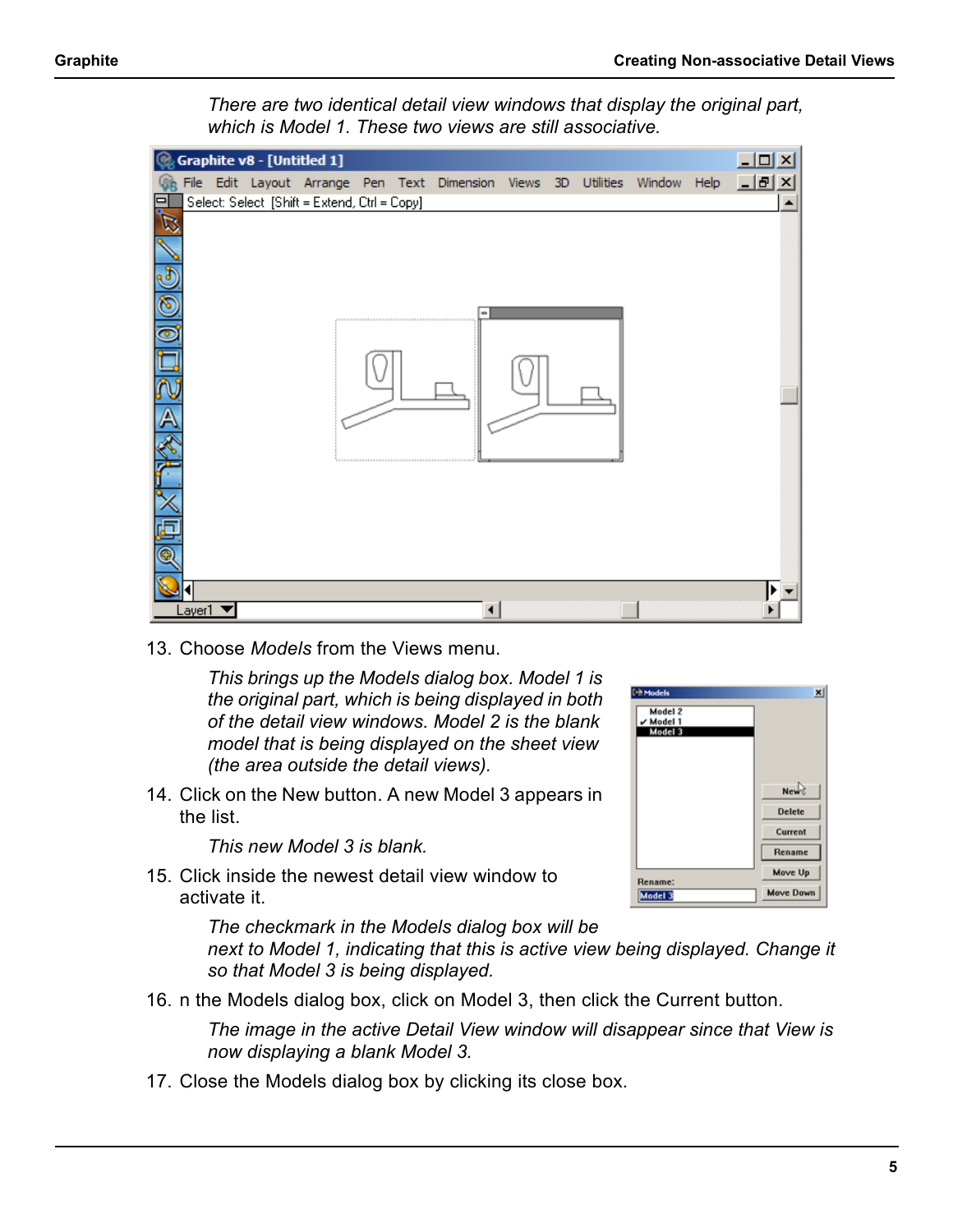- 18. Copy all the geometry of the original part (Model 1) and paste it into the blank View, thereby defining that new copy to be Model 3.
- 19. Activate the original detail view window that is displaying the part by clicking anywhere inside that view.

*The title bar becomes visible. At the same time the title bar of the new view disappears. Only one view at a time can be active.*

20. From the Edit menu, choose *Select All*.

*All of the geometry of the part will become selected.*

21. From the Edit menu, choose *Copy*.

*This will place a copy of the selected geometry onto the Graphite Clipboard.*

22. Activate the other detail view window (Model 3) by clicking anywhere inside that view.

*It becomes activated and its title bar becomes visible.*

23. From the Edit menu, choose *Paste*.

*This will place a copy of the selected geometry into the new detail view window. If there is no part in the new detail view window, hold the SHIFT (Windows) or CTRL (Macintosh) key and choose* Zoom All *from the Arrange menu. This Zooms All inside the detail view.*

24. Enlarge the scale of the second detail view and reposition the image so that it shows the appropriate area. Change the scale by pressing on the small pop-up tab in the detail view title bar and choosing *Properties*.